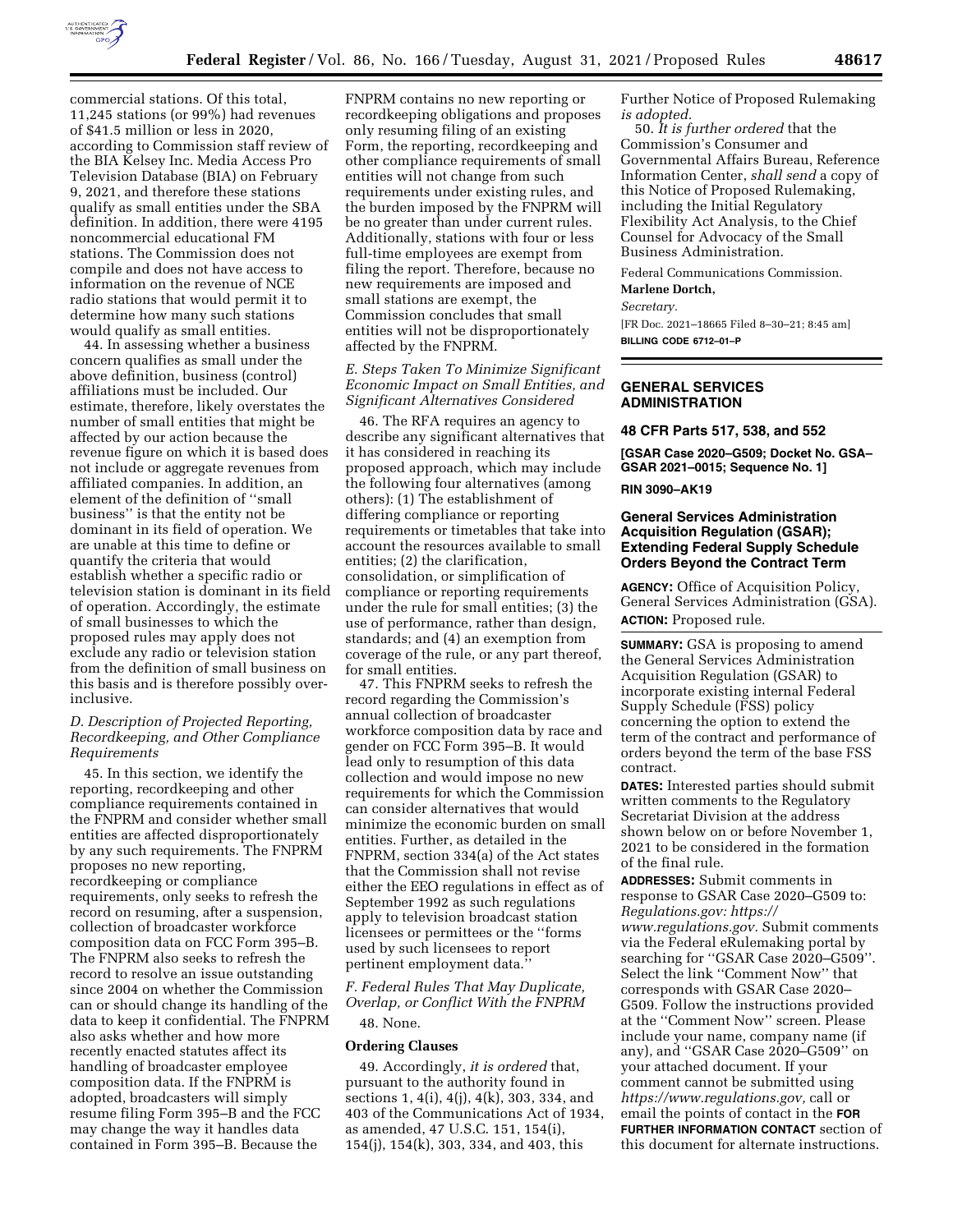*Instructions:* Please submit comments only and cite GSAR Case 2020–G509 in all correspondence related to this case. Comments received generally will be

posted without change to *[https://](https://www.regulations.gov) [www.regulations.gov,](https://www.regulations.gov)* including any personal and/or business confidential information provided. To confirm receipt of your comment(s), please check *<https://www.regulations.gov>* approximately two to three days after submission to verify posting.

**FOR FURTHER INFORMATION CONTACT:** Mr. Thomas O'Linn, Procurement Analyst, at *[gsarpolicy@gsa.gov](mailto:gsarpolicy@gsa.gov)* for clarification of content. For information pertaining to status or publication schedules, contact the Regulatory Secretariat Division at 202–501–4755 or *[GSARegSec@gsa.gov.](mailto:GSARegSec@gsa.gov)*  Please cite GSAR Case 2020–G509. **SUPPLEMENTARY INFORMATION:** 

#### **I. Background**

As a part of GSA's comprehensive review of the regulatory requirements in the GSAR, GSA identified supplemental internal GSA policy related to the FSS program that should be placed within the GSAR. Specifically, GSA is seeking to incorporate into the GSAR FSS clause I–FSS–163, Option to Extend the Term of the Contract (Evergreen), and FSS policy concerning standard fill-in information for paragraph (d) of FAR clause 52.216–22, Indefinite Quantity.

### **II. Authority for This Rulemaking**

Title 40 of the United States Code (U.S.C.) Section 121 authorizes GSA to issue regulations, including the GSAR, to control the relationship between GSA and contractors.

## **III. Discussion and Analysis**

GSA is amending the GSAR to revise subpart 517.2 for purposes of clarifying requirements contained in 517.207. Additionally, GSA is revising subpart 538.2 for purposes of revising the title of section 538.270 and adding paragraphs (d)(36) and (e) to section 538.273. Lastly, GSA is revising subpart 552.2 to add the following new GSAR clause: 552.238–116, Option to Extend the Term of the FSS Contract. This new GSAR clause incorporates FSS clause, I– FSS–163, Option to Extend the Term of the Contract (Evergreen).

FSS clause I–FSS–163, Option to Extend the Term of the Contract (Evergreen), has been in use by the FSS program since 2000. This clause is currently implemented through internal GSA policy and incorporated into FSS solicitations and contracts. Incorporating this clause into the GSAR allows for greater transparency and ensures FSS regulations are in one area (*i.e.,* part 538).

The internal policy concerning standard fill-in information for paragraph (d) of FAR clause 52.216–22, Indefinite Quantity, has been in use by the FSS program since 2016. The use of standard fill-in information supports the administration of orders issued during the FSS contract ordering period that remain active beyond expiration of the FSS contract ordering period. This requirement is currently implemented through internal GSA policy and incorporated into FSS solicitations and contracts. Incorporating this requirement into the GSAR allows for greater transparency and ensures FSS regulations are in one area (*i.e.,* part 538).

To support the incorporation of these internal GSA policies to the GSAR the following amendments to the GSAR are being made: The title of section 538.270 is being revised from ''Evaluation of Federal Supply Schedule (FSS) offers'' to ''Solicitation, evaluation and award of Federal Supply Schedule (FSS) contracts''; GSAR clause 552.238–116, Option to Extend the Term of the FSS Contract, is being added (*i.e.,* this clause incorporates and will replace the existing FSS clause I–FSS–163, Option to Extend the Term of the Contract (Evergreen)); adding paragraph (d)(36) to GSAR section 538.273 for purposes of incorporating the prescription for 552.238–116, Option to Extend the Term of the FSS Contract; adding paragraph (e) to GSAR section 538.273 for purposes of incorporating the standard fill-in requirement for paragraph (d) of FAR clause 52.216–22, Indefinite Quantity; and making technical changes to 517.207 for purposes of clarity and conformity.

#### **IV. Executive Orders 12866 and 13563**

Executive Orders (E.O.s) 12866 and 13563 direct agencies to assess all costs and benefits of available regulatory alternatives and, if regulation is necessary, to select regulatory approaches that maximize net benefits (including potential economic, environmental, public health and safety effects, distributive impacts, and equity). E.O. 13563 emphasizes the importance of quantifying both costs and benefits, of reducing costs, of harmonizing rules, and of promoting flexibility. This rulemaking has been reviewed and determined by Office of Management and Budget (OMB) not to be a significant regulatory action and, therefore, was not subject to review under section 6(b) of E.O. 12866, Regulatory Planning and Review, dated September 30, 1993.

## **V. Congressional Review Act**

The Congressional Review Act, 5 U.S.C. 801 *et seq.,* as amended by the Small Business Regulatory Enforcement Fairness Act of 1996, generally provides that before a ''major rule'' may take effect, the agency promulgating the rule must submit a rule report, which includes a copy of the rule, to each House of the Congress and to the Comptroller General of the United States. A major rule cannot take effect until 60 days after it is published in the **Federal Register**. This rulemaking has been reviewed and determined by OMB not to be a ''major rule'' under 5 U.S.C. 804(2).

#### **VI. Regulatory Flexibility Act**

GSA does not expect this proposed rule to have a significant economic impact on a substantial number of small entities within the meaning of the Regulatory Flexibility Act, 5 U.S.C. 601, *et seq.* 

Therefore, an Initial Regulatory Flexibility Analysis has not been performed. GSA invites comments from small business concerns and other interested parties on the expected impact of this proposed rule on small entities.

GSA will also consider comments from small entities concerning the existing regulations in subparts affected by the rule in accordance with 5 U.S.C. 610. Interested parties must submit such comments separately and should cite 5 U.S.C 610 (GSAR Case 2020–G509), in correspondence.

# **VII. Paperwork Reduction Act**

This rulemaking does not contain any information collection requirements that require the approval of the Office of Management and Budget under the Paperwork Reduction Act (44 U.S.C. chapter 35).

## **List of Subjects in 48 CFR Parts 517, 538, and 552**

Government procurement.

#### **Jeffrey A. Koses,**

*Senior Procurement Executive, Office of Acquisition Policy, Office of Governmentwide Policy, General Services Administration.* 

Therefore, GSA proposes amending 48 CFR parts 517, 538, and 552 as set forth below:

■ 1. The authority citation for 48 CFR parts 517, 538, and 552 continues to read as follows:

**Authority:** 40 U.S.C. 121(c).